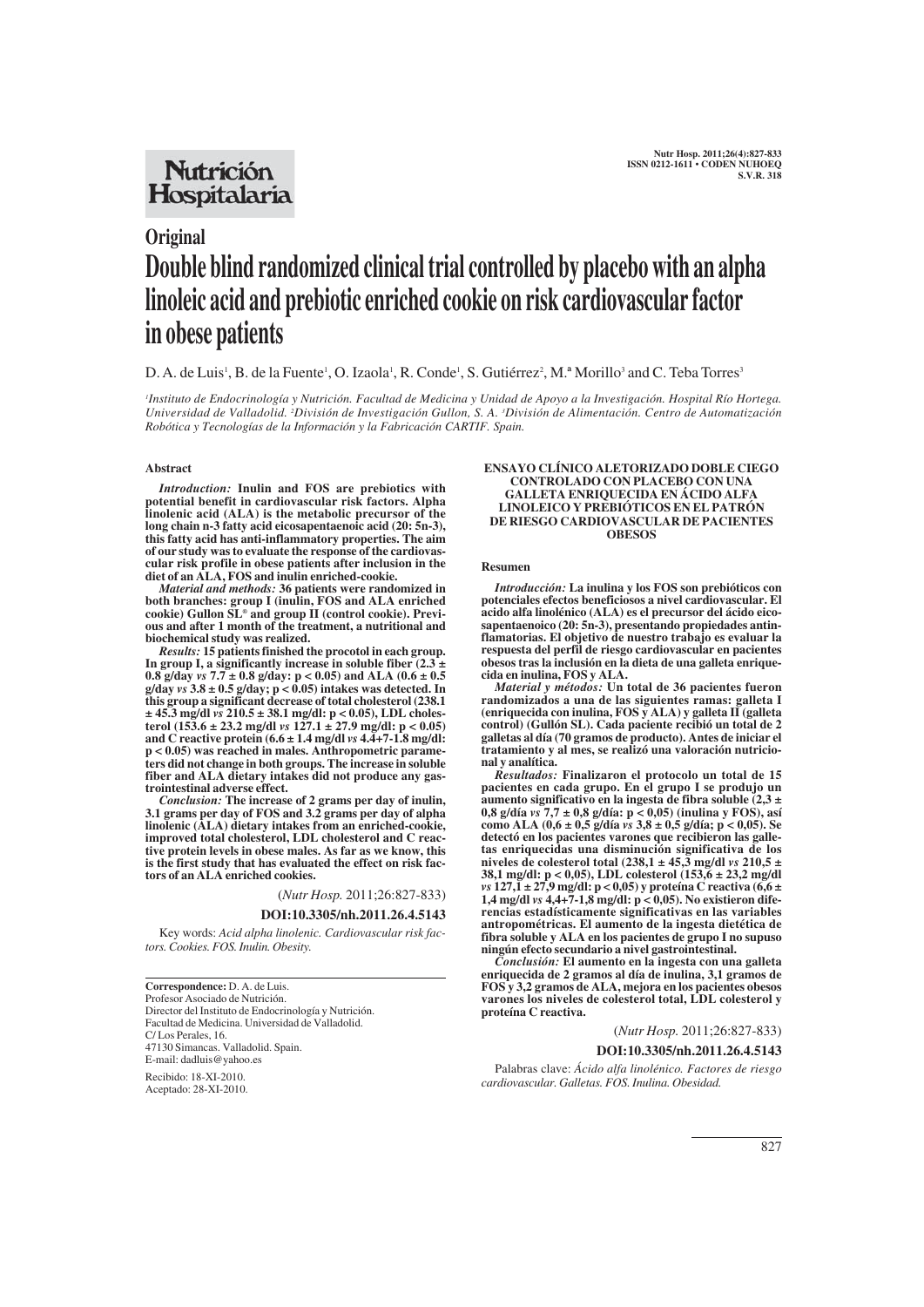## **Introducción**

Obesity now represents a major pandemic, with a multifactorial origin, showing an association with various cardiovascular risk factors, high mortality and high healthcare costs. In our country the prevalence of obesity is at 13%, and overweight over 30%.<sup>1</sup> Therapeutic options for the treatment of obesity go through dietary management,<sup>2</sup> drug therapy and bariatric surgery.<sup>3</sup> Despite the wide range of treatments, the first therapeutic step is the dietary treatment. Diet has proven effective in weight loss and improvement in cardiovascular risk parameters. One of the problems of dietetic therapy is the lack of patient adherence, and lack of perception of the benefits secondary to the control of cardiovascular risk factors. One possibility is included in the diet, heart-healthy foods that include changes in composition as fiber, fats or vitamins. Cookies are one of the foods that has been modified to improve this cardiovascular risk. Several studies have demonstrated the usefulness of these foods, eg Romero et al.<sup>4</sup> have proven useful in lowering cholesterol psyllium-enriched cookies. Other groups have shown improvement in cardiovascular risk factors with the use of bread or cookies enriched in beta-glucans.<sup>5-6</sup> Inulin, which include fructooligosaccharides (FOS), oligofructose and inulin, are the most common prebiotics commercially and those with a greater number of studies that have examined their actions on health and may present a potential role in controlling certain cardiovascular risk factors for obese patients.7

Other healthy nutrients are poly-unsaturated fatty acids. For example, alpha linoleic acid (ALA) has cardiovascular propierties, too. The cardioprotective mechanisms of ALA may include the prevention of ventricular fibrillation,<sup>8</sup> decrease response to aggregation.9 Furhtermore, ALA is the metabolic precursor of the long chain n-3 fatty acid eicosapentaenoic acid (20: 5n-3), this fatty acid has anti-inflammatory properties.

The aim of our study was to evaluate the response of the cardiovascular risk profile in obese patients after inclusion in the diet of an ALA and prebiotic enrichedcookie. As far as we know, this is the first study that has evaluated the effect on risk factors of an ALA and prebiotic enriched cookies

## **Material and methods**

The sample consisted of 36 obese patients (BMI > 30), starting the recruitment in august 2009 and completed follow-up of patients in july 2010. These patients were studied in a Nutrition Unit, all patients signed an informed consent protocol. The protocol has been approved by the Ethics Committee of the Center. Exclusion criteria were: elevated blood glucose > 126 mg/dl, high cholesterol > 250 mg/dl, triglycerides > 250 mg/dl, blood pressure > 140/90 mmHg, and the

| <b>Table I</b><br>Composition of cookies (2 cookies-70 grams of product) |                 |            |  |
|--------------------------------------------------------------------------|-----------------|------------|--|
|                                                                          | Control cookies | w3 cookies |  |
| Proteins $(g)$                                                           | 4.22            | 4.92       |  |
| $Carbo$ hydrates $(g)$                                                   | 47.67           | 39.69      |  |
| Fats $(g)$                                                               | 12.98           | 10.87      |  |
| Saturated $(g)$                                                          | 3.37            | 1.03       |  |
| Mono-unsaturated $(g)$                                                   | 5.13            | 5.11       |  |
| Poli-unsaturated $(g)$                                                   | 1.47            | 4.72       |  |
| $\alpha$ -linolenic/ALA (g)                                              | 0.03            | 3.20       |  |
| Cholesterol (mg)                                                         | $\leq 5$        | $\leq 5$   |  |
| Total fiber $(g)$                                                        | 1.54            | 8.33       |  |
| Soluble fiber $(g)$                                                      | 0.42            | 5.67       |  |
| FOS(g)                                                                   | $\theta$        | 2.03       |  |
| Inulin $(g)$                                                             | $\theta$        | 3.12       |  |
| Pectin $(g)$                                                             | 0.42            | 0.51       |  |
| Insoluble fiber $(g)$                                                    | 1.12            | 2.66       |  |
| Hemicellulose $(g)$                                                      | 0.56            | 1.33       |  |
| Cellulose(g)                                                             | 0.56            | 1.33       |  |
| Sodium (mg)                                                              | 0.21            | 0.21       |  |
| Kcal                                                                     | 329.0           | 295.4      |  |

FOS: fructooligosaccharides.

taking of any of the following medications; statins, fibrates, resins, sulfonylureas, biguanides, thiazolidinediones, insulin, glucocorticoids, alpha blockers, converting enzyme inhibitors and angiotensin II receptor antagonists, angiotensin.

#### *Procedure*

Patients were randomized (table of numbers) to one of the following two groups: cookie I (enriched with inulin, FOS and ALA, see table I) (Gullón SL) and cookie II (control cookie, see table I). Each patient received a total of 2 cookies per day (total product 70 grams), completing a month of treatment. Cookie intake was controlled for a month. The methodology was double-blind, neither the patient nor the investigator who followed the patient knew the type of cookie.

Before starting the dietary intervention and at the end of the protocol were determined dietary intake, weight, fat mass, blood pressure, fasting blood glucose, C reactive protein (CRP), insulin, insulin resistance (HOMA), total cholesterol, LDL-cholesterol, HDLcholesterol and triglycerides.

## *Biochemical determinations*

Serum total cholesterol and triglyceride concentrations were determined by enzymatic colorimetric assay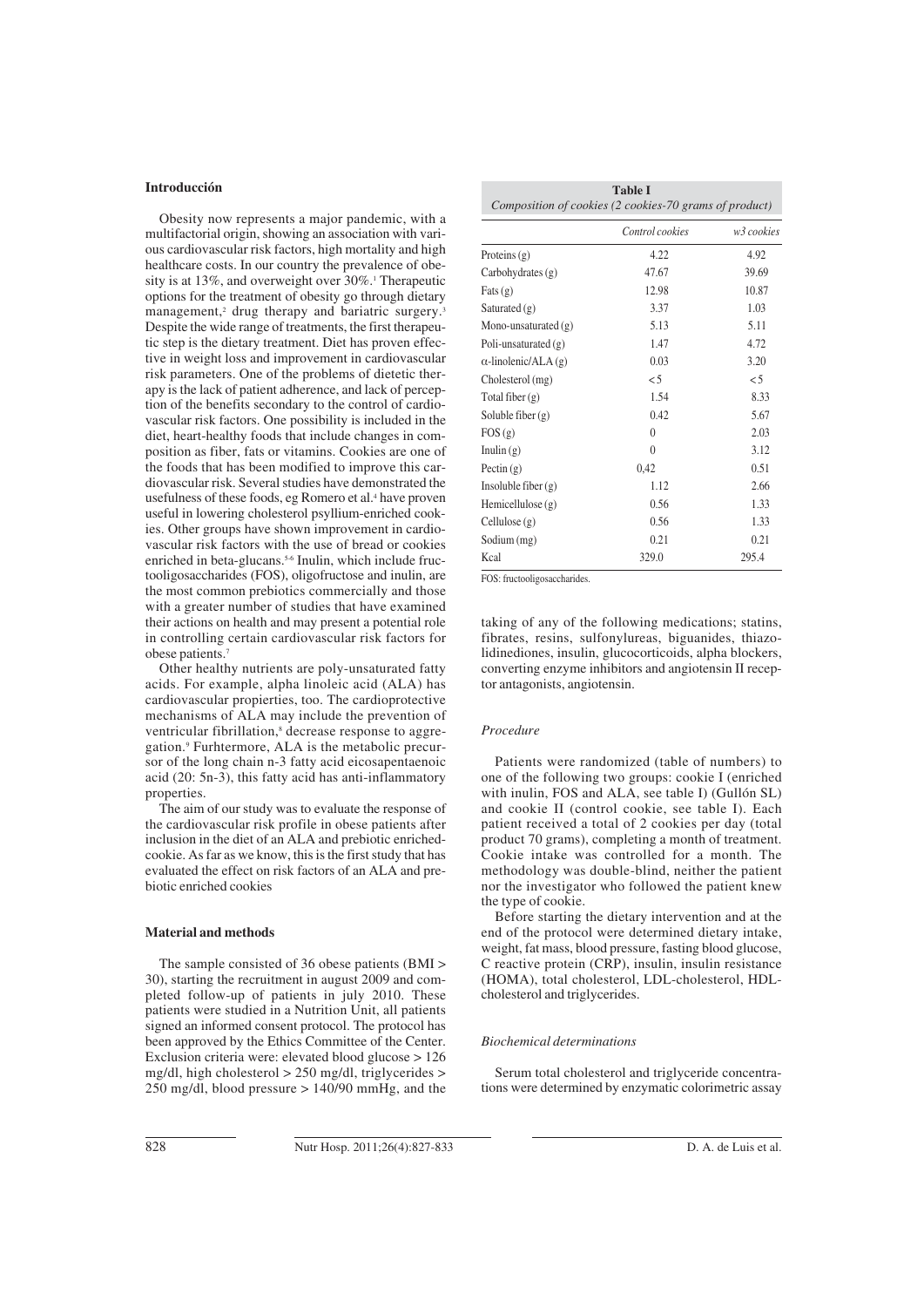(Technicon Instruments, Ltd., New York, N.Y., USA), while HDL cholesterol was determined enzymatically in the supernatant after precipitation of other lipoproteins with dextran sulphate-magnesium. LDL-cholesterol was calculated using Friedewald formula. Plasma glucose levels were determined by using an automated glucose oxidase method (Glucose analyser 2, Beckman Instruments, Fullerton, California). Insulin was measured by enzymatic colorimetry (Insulin, WAKO Pure-Chemical Industries, Osaka, Japan) and the homeostasis model assessment for insulin resistance (HOMA) was calculated.10

#### *Anthropometric measurements*

Body weight was measured to an accuracy of 0.1 kg and body mass index computed as body weight/ (height<sup>2</sup>) (kg/m<sup>2</sup>). Waist (narrowest diameter between xiphoid process and iliac crest) and hip (widest diameter over greater trochanters) circumferences to calculate waist-to hip ratio (WHR) were measured, too. Tetrapolar body electrical bioimpedance was used to determine body composition.<sup>11</sup> An electric current of 0.8 mA and 50 kHz was produced by a calibrated signal generator (Biodynamics Model 310e, Seattle, WA, USA) and applied to the skin using adhesive electrodes placed on right-side limbs. Resistance and reactance were used to calculate total body water, fat and fat-free mass.

Blood pressure was measured twice after a rest period of 10 minutes with a random zero mercury sphygmomanometer (Omron, London, United Kingdom), and averaged. *Dietary intervention*

Before and after intervention, patients received prospective serial assessment of nutritional intake with 3 days written food records. All enrolled subjects received instruction to record their daily dietary intake for three days including a weekend day. Handling of the dietary data was by means of a personal computer equipped with personal software, incorporating use of food scales and models to enhance portion size accuracy. Records of intake and consumption of cookies were reviewed by a dietician and analyzed with a computer-based data evaluation system. National composition food tables were used as reference.12 The exercise allowed was aerobic, which was previously done by patients before entering the study, mainly walking. At dietary intervention, patients were asked whether they considered their bowel habits have changed over who had previously shown a quantitatively and qualitatively. For a qualitative evaluation, they were asked whether they considered that the introduction of the cookie in the diet would have produced diarrhea or constipation. For the quantitative point of view they were asked the number of stools per week during the month preceding the intervention and during the intervention month.

### *Statistical analysis*

The sample size was calculated to detect a difference in C reactive protein levels after treatment of 1 mg/dl with a 90% power and an alpha error of 5% (n =  $15 \text{ in}$ ) each group). The results were expressed as mean (standard deviation). The normality of variables was analyzed by the Kolmogorov-Smirnov. Quantitative variables with normal distribution were analyzed with Student's t test paired and unpaired. Variables without normal distribution were analyzed with Wilcoxon Wtest. Qualitative variables were analyzed with chisquare with Yates correction when appropriate, and Fisher's test. The strategy of analysis was by intention to treat. P less than 0.05 was considered statistically significant.

## **Results**

36 patients were included in the protocol (fig. 1, Consort diagram), 30 patients finished the study. The 6 patients excluded from the analysis had taken less than 80% of the prescribed cookies. The distribution was in group 1 (6 males and 9 females) with a mean age of  $50.6 \pm$ 15.2 years and the control group 2 (6 males and 9 females) with a mean age of  $50.8 \pm 15.1$  years. No differences in gender and age distribution of patients were observed. Baseline values of anthropometric and biochemical parameters were similar in both groups (table II).

With respect to the anthropometric parameters after the introduction of cookies on the patient's usual diet, did not change any parameter (table II). This finding is logical because the inclusion of patients in the protocol did not alter total energy intake from their diet. With respect to the biochemical values after the introduction of cookies on the patient's usual diet, it was detected in patients with enriched cookies a trend to significantly



Cookkies, prebiotics and acid alpha linolenic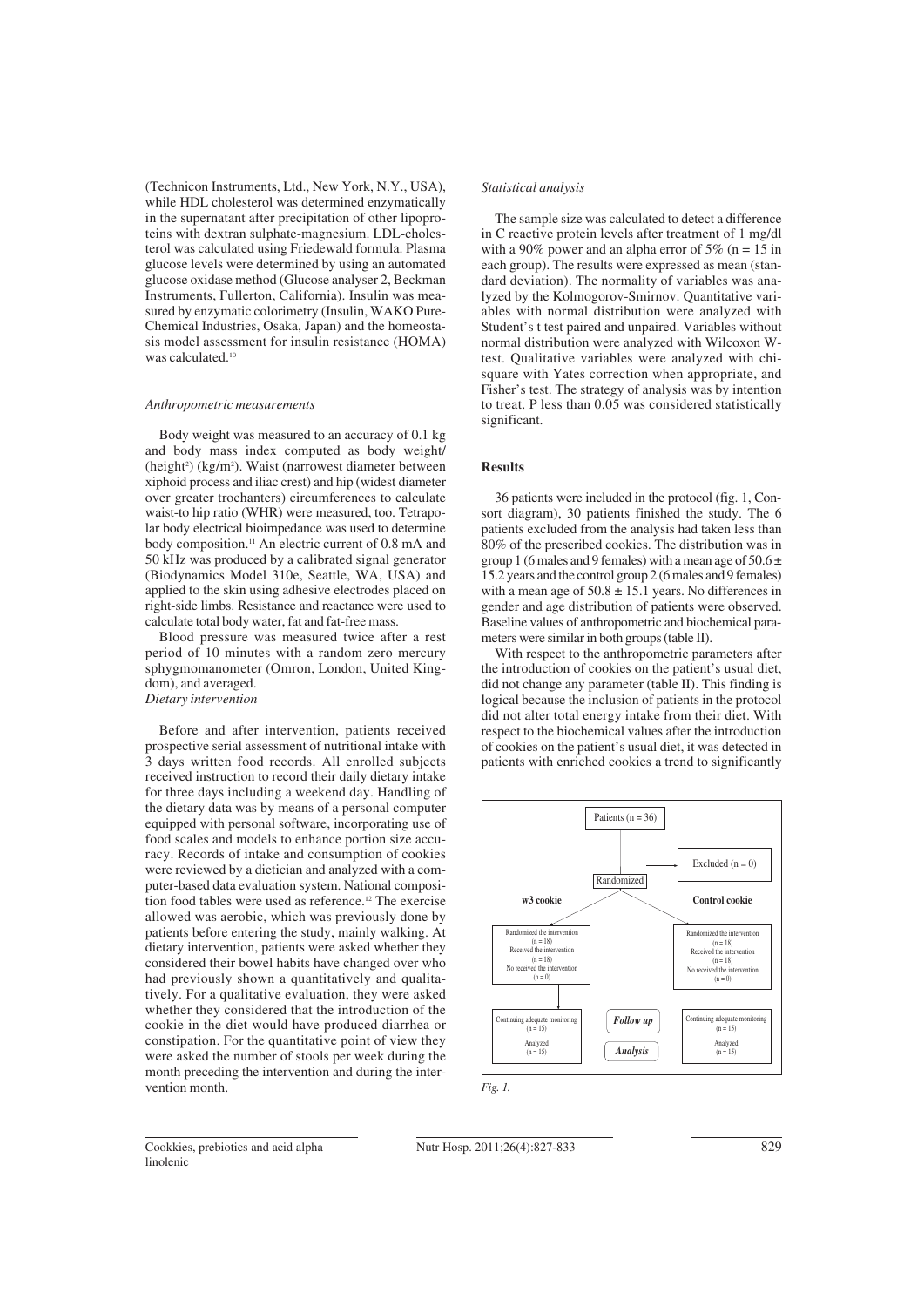| <b>Table II</b><br>Parameters in total group |                  |                  |                  |                  |
|----------------------------------------------|------------------|------------------|------------------|------------------|
| Parameters                                   | w3 cookie        |                  | Control cookies  |                  |
|                                              | Basal            | 1 month          | Basal            | 1 month          |
| BMI                                          | $39.9 \pm 6.2$   | $39.7 \pm 6.3$   | $38.5 \pm 7.2$   | $38.7 \pm 7.3$   |
| Weight (kg)                                  | $104.9 \pm 23.3$ | $104.6 \pm 23.4$ | $102.0 \pm 16.2$ | $102.1 \pm 16.1$ |
| Fat $mass(kg)$                               | $42.1 \pm 12.3$  | $41.2 \pm 12.6$  | $41.6 \pm 9.2$   | $41.4 \pm 9.6$   |
| <b>WHC</b>                                   | $0.92 \pm 0.08$  | $0.93 \pm 0.08$  | $0.95 \pm 0.06$  | $0.95 \pm 0.04$  |
| $SBP$ (mmHg)                                 | $127.0 \pm 15.3$ | $126.6 \pm 12.7$ | $130.3 \pm 19$   | $130.1 \pm 16.5$ |
| $DBP$ (mmHg)                                 | $81.0 \pm 20.3$  | $80.6 \pm 8.2$   | $81.3 \pm 10.3$  | $81.0 \pm 9.6$   |
| Glucose(mg/dl)                               | $101.1 \pm 11.6$ | $102.4 \pm 11.9$ | $106.8 \pm 31.1$ | $107.1 \pm 29.8$ |
| Total-ch. (mg/dl)                            | $218.1 \pm 45.3$ | $211.2 \pm 47.1$ | $214.9 \pm 39.4$ | $211.3 \pm 33.5$ |
| $LDL-ch.$ $(mg/dl)$                          | $143.9 \pm 33.2$ | $135.6 \pm 40.4$ | $135.1 \pm 28.7$ | $138.3 \pm 29.5$ |
| $HDL-ch.$ $(mg/dl)$                          | $49.8 \pm 11.1$  | $49.0 \pm 10.3$  | $53.3 \pm 9.3$   | $51.7 \pm 9.2$   |
| $TG$ (mg/dl)                                 | $140.8 \pm 48.4$ | $135.7 \pm 40.3$ | $115.2 \pm 51.4$ | $118.7 \pm 49.6$ |
| Insulin (mUI/L)                              | $13.7 \pm 8.7$   | $13.8 \pm 10.4$  | $11.6 \pm 5.5$   | $12.6 \pm 4.4$   |
| <b>HOMA</b>                                  | $3.9 \pm 2.7$    | $3.4 \pm 2.5$    | $3.1 \pm 1.6$    | $3.3 \pm 1.1$    |
| CRP(mg/dl)                                   | $9.7 \pm 5.1$    | $7.6 \pm 5.7$    | $4.8 \pm 3.2$    | $6.1 \pm 5.8$    |

BMI: body mass index. WHC: waist to hip circumference. SBP: Systolic blood pressure. DBP: diastolic blood pressure. Ch: Cholesterol. TG: triglycerides. CRP. C reactive protein. No statistical differences.

reduced levels of LDL cholesterol ( $p = 0.078$ ) and C reactive protein  $(p = 0.092)$  (table II).

mg/dl *vs* 4,4+7-1,8 mg/dl: p < 0,05) decreased significantly in group I (enriched cookie).

Table III shows the anthropometric and biochemical parameters in males  $(n = 12)$ . After treatment, no differences were detected in anthropometric parameters. Total cholesterol (238,1 ± 45,3 mg/dl *vs* 210,5 ± 38,1 mg/dl: p  $< 0.05$ ), LDL cholesterol (153,6  $\pm$  23,2 mg/dl *vs* 127,1  $\pm$ 27,9 mg/dl:  $p < 0.05$ ) and C reactive protein  $(6.6 \pm 1.4)$ 

Table IV shows the anthropometric and biochemical parameters in females ( $n = 18$ ). After treatment, no differences were detected in anthropometric and biochemical parameters.

In the evaluation of dietary intake variables, no statistically significant differences between baseline values of

| <b>Table III</b><br>Basal and post-treatment parameters in males |                  |                   |                               |                             |
|------------------------------------------------------------------|------------------|-------------------|-------------------------------|-----------------------------|
| Parameters                                                       | w3 cookie        |                   | Control cookies               |                             |
|                                                                  | Basal            | 1 month           | Basal                         | 1 month                     |
| BMI                                                              | $42.2 \pm 4.5$   | $42.1 \pm 4.6$    | $39.4 \pm 7.2$ <sup>s</sup>   | $39.5 \pm 7.3$ <sup>s</sup> |
| Weight (kg)                                                      | $121.1 \pm 20.6$ | $120.6 \pm 21.2$  | $111.8 \pm 14.9$ <sup>s</sup> | $110.7 \pm 15.4^s$          |
| Fat mass (kg)                                                    | $39.8 \pm 9.1$   | $38.2 \pm 9.2$    | $37.8 \pm 8.8$                | $36.9 \pm 8.6$              |
| WHR                                                              | $1.01 \pm 0.02$  | $1.00 \pm 0.02$   | $1.01 \pm 0.06$               | $0.99 \pm 0.05$             |
| $SBP$ (mmHg)                                                     | $129.5 \pm 10.8$ | $128.4 \pm 11.6$  | $130.8 \pm 19.6$              | $130.8 \pm 16.5$            |
| $DBP$ (mmHg)                                                     | $84.1 \pm 5.8$   | $80.0 \pm 6.3$    | $83.3 \pm 14.2$               | $80.0 \pm 13.1$             |
| Glucose $(mg/dl)$                                                | $105.8 \pm 13.1$ | $99.8 \pm 4.3$    | $110.8 \pm 17.1$              | $108.5 \pm 17.8$            |
| Total Ch (mg/dl)                                                 | $238.1 \pm 45.3$ | $210.5 \pm 38.1*$ | $227.3 \pm 31.4$              | $214.2 \pm 18.9$            |
| $LDL-ch.$ $(mg/dl)$                                              | $153.6 \pm 23.2$ | $127.1 \pm 27.9*$ | $145.7 \pm 10.8$              | $143.3 \pm 8.1$             |
| $HDL-ch.$ $(mg/dl)$                                              | $47.3 \pm 14.1$  | $44.6 \pm 11.3$   | $52.8 \pm 6.3$                | $51.3 \pm 10.8$             |
| $TG$ (mg/dl)                                                     | $188.3 \pm 41.4$ | $194.0 \pm 47.3$  | $118.6 \pm 42.4$              | $120.8 \pm 61.6$            |
| Insulin $(mUI/L)$                                                | $17.7 \pm 10.4$  | $18.3 \pm 14.8$   | $11.9 \pm 7.5$                | $11.8 \pm 6.1$              |
| <b>HOMA</b>                                                      | $5.7 \pm 3.2$    | $4.4 \pm 3.5$     | $3.4 \pm 2.2$                 | $3.3 \pm 1.4$               |
| CRP(mg/dl)                                                       | $6.6 \pm 1.4$    | $4.4 \pm 1.8^*$   | $4.4 \pm 3.5$                 | $6.2 \pm 5.5$               |

WHC: waist to hip circumference. SBP: Systolic blood pressure. DBP: diastolic blood pressure. Ch: Cholesterol. TG: triglycerides. CRP. C reactive protein. (\*) statistical differences in the some cookie group after intervention. (\$) statistical differences between groups.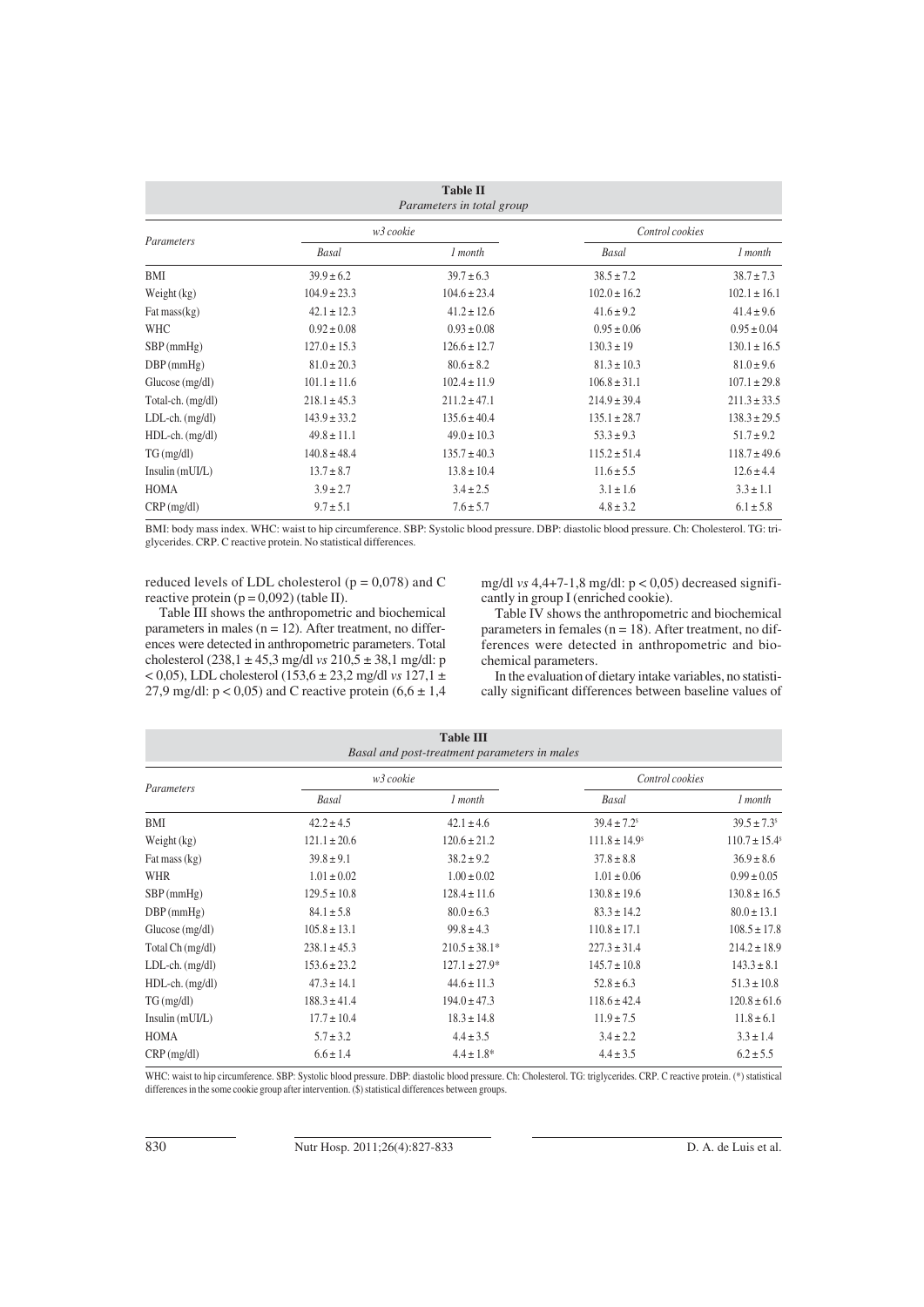| <b>Table IV</b><br>Basal and post-treatment parameters in females |                  |                  |                  |                  |
|-------------------------------------------------------------------|------------------|------------------|------------------|------------------|
| Parameters                                                        | w3 cookie        |                  | Control cookies  |                  |
|                                                                   | Basal            | 1 month          | Basal            | 1 month          |
| BMI                                                               | $38.4 \pm 6.8$   | $38.2 \pm 7.1$   | $37.5 \pm 5.3$   | $37.6 \pm 5.5$   |
| Weight (kg)                                                       | $94.9 \pm 19.3$  | $94.4 \pm 19.6$  | $95.4 \pm 14.7$  | $96.0 \pm 14.3$  |
| $MLG$ (kg)                                                        | $51.2 \pm 6.4$   | $51.2 \pm 7.1$   | $51.9 \pm 6.3$   | $51.4 \pm 5.5$   |
| MG (kg)                                                           | $43.8 \pm 14.2$  | $43.4 \pm 14.2$  | $44.1 \pm 9.1$   | $44.7 \pm 9.3$   |
| ICC                                                               | $0.86 \pm 0.05$  | $0.87 \pm 0.05$  | $0.92 \pm 0.06$  | $0.93 \pm 0.04$  |
| $TAS$ (mmHg)                                                      | $124.0 \pm 14.4$ | $125.5 \pm 14.1$ | $125.3 \pm 9.6$  | $126.3 \pm 16.5$ |
| $TAD$ (mm $Hg$ )                                                  | $80.5 \pm 20.3$  | $81.1 \pm 9.6$   | $80.0 \pm 7.9$   | $81.6 \pm 7.5$   |
| Glucosa $(mg/dl)$                                                 | $99.8 \pm 10.1$  | $104.2 \pm 15.1$ | $98.8 \pm 10.7$  | $99.4 \pm 13.5$  |
| Col-Total (mg/dl)                                                 | $204.3 \pm 42.1$ | $211.6 \pm 55.1$ | $206.6 \pm 43.8$ | $209.4 \pm 41.5$ |
| $LDL$ -col. $(mg/dl)$                                             | $135.6 \pm 39.4$ | $143.0 \pm 49.8$ | $130.4 \pm 31.7$ | $136.0 \pm 35.5$ |
| $HDL$ -col. $(mg/dl)$                                             | $52.0 \pm 8.1$   | $52.7 \pm 7.3$   | $53.7 \pm 10.3$  | $52.0 \pm 8.9$   |
| $TG \left(\frac{mg}{dl}\right)$                                   | $119.2 \pm 56.4$ | $122.4 \pm 50.3$ | $112.8 \pm 58.8$ | $107.7 \pm 43.4$ |
| Insulina (mUI/L)                                                  | $10.6 \pm 6.7$   | $10.5 \pm 4.1$   | $11.3 \pm 3.9$   | $13.1 \pm 3.1$   |
| <b>HOMA</b>                                                       | $2.6 \pm 1.5$    | $2.8 \pm 1.1$    | $2.8 \pm 1.2$    | $3.2 \pm 1.0$    |
| $PCR \left(mg/dl\right)$                                          | $11.4 \pm 7.1$   | $9.4 \pm 6.2$    | $5.8 \pm 2.6$    | $4.6 \pm 3.8$    |

WHC: waist to hip circumference. SBP: Systolic blood pressure. DBP: diastolic blood pressure. Ch: Cholesterol. TG: triglycerides. CRP. C reactive protein. No statistical differences.

| <b>Table V</b><br>Dietary intakes |                   |                        |                   |                   |
|-----------------------------------|-------------------|------------------------|-------------------|-------------------|
| Parameters                        | w3 cookie         |                        | Control cookies   |                   |
|                                   | Basal             | 1 month                | Basal             | 1 month           |
| Energy (kcal/day)                 | $1,969.1 \pm 534$ | $1,989.3 \pm 569$      | $1,824.9 \pm 391$ | $1,975.9 \pm 424$ |
| CH(g/day)                         | $199.7 \pm 70.1$  | $210.6 \pm 46.7$       | $187.2 \pm 32.8$  | $204.6 \pm 43.9$  |
| Fat $(g / day)$                   | $79.3 \pm 29.2$   | $84.4 \pm 41.1$        | $77.8 \pm 23.9$   | $81.9 \pm 25.4$   |
| Fat-S $(g/day)$                   | $21.8 \pm 10.1$   | $20.4 \pm 13.0$        | $22.4 \pm 10.5$   | $23.8 \pm 7.8$    |
| Fat-M $(g/day)$                   | $36.8 \pm 15.2$   | $40.7 \pm 22.6$        | $37.1 \pm 10.3$   | $38.3 \pm 11.1$   |
| Fat-P $(g/day)$                   | $8.5 \pm 3.9$     | $12.4 \pm 4.3$         | $7.6 \pm 1.9$     | $9.0 \pm 4.5$     |
| 18:2 (g/day)                      | $6.2 \pm 3.4$     | $5.8 \pm 3.3$          | $5.4 \pm 1.8$     | $5.7 \pm 2.7$     |
| 18:3 (g/day)                      | $0.6 \pm 0.5$     | $3.8 \pm 0.5^{\circ}$  | $0.5 \pm 0.3$     | $0.6 \pm 0.2$     |
| EPA(g/day)                        | $0.16 \pm 0.17$   | $0.18 \pm 0.10$        | $0.08 \pm 0.08$   | $0.11 \pm 0.10$   |
| DHA(g/day)                        | $0.26 \pm 0.22$   | $0.28 \pm 0.21$        | $0.14 \pm 0.09$   | $0.23 \pm 0.2$    |
| Protein (g/day)                   | $100.2 \pm 25.9$  | $98.8 \pm 25.6$        | $89.9 \pm 20.2$   | $95.5 \pm 19.3$   |
| Exercise (hs./week)               | $3.5 \pm 3.7$     | $4.1 \pm 3.5$          | $5.1 \pm 2.8$     | $4.1 \pm 2.6$     |
| Total Fiber (g/day)               | $13.8 \pm 4.4$    | $21.1 \pm 4.6^{\circ}$ | $12.3 \pm 4.1$    | $13.4 \pm 4.1$    |
| Soluble fiber (g/day)             | $2.3 \pm 0.8$     | $7.7 \pm 0.8$          | $2.1 \pm 0.6$     | $2.5 \pm 0.8$     |
| Insoluble fiber (g/day)           | $11.4 \pm 3.6$    | $13.4 \pm 3.9$         | $10.2 \pm 3.9$    | $10.9 \pm 3.8$    |
| Cholesterol (mg/day)              | $431.2 \pm 197$   | $384.5 \pm 252$        | $371.5 \pm 214$   | $320.2 \pm 145$   |
| Sodium (mg/day)                   | $1,536 \pm 684$   | $1,544 \pm 762$        | $1,642 \pm 584$   | $1,512.9 \pm 424$ |

CH: Carbohydrates. Fat-S: fat saturated. Fat-M: fat mono-unsaturated. Fat-P: Fat poly-unsaturated. . (\*) statistical differences in the some cookie group after intervention.

the two groups of cookies were detected (table V). With respect to the values after the introduction of cookies on the patient's usual diet, it was detected in patients with ALA enriched cookies a significantly increased of total fiber, soluble fiber and ALA dietary intakes. It was not detected any significant change in food intake in patients who received the control cookie (table V). No differences between soluble fiber and ALA intakes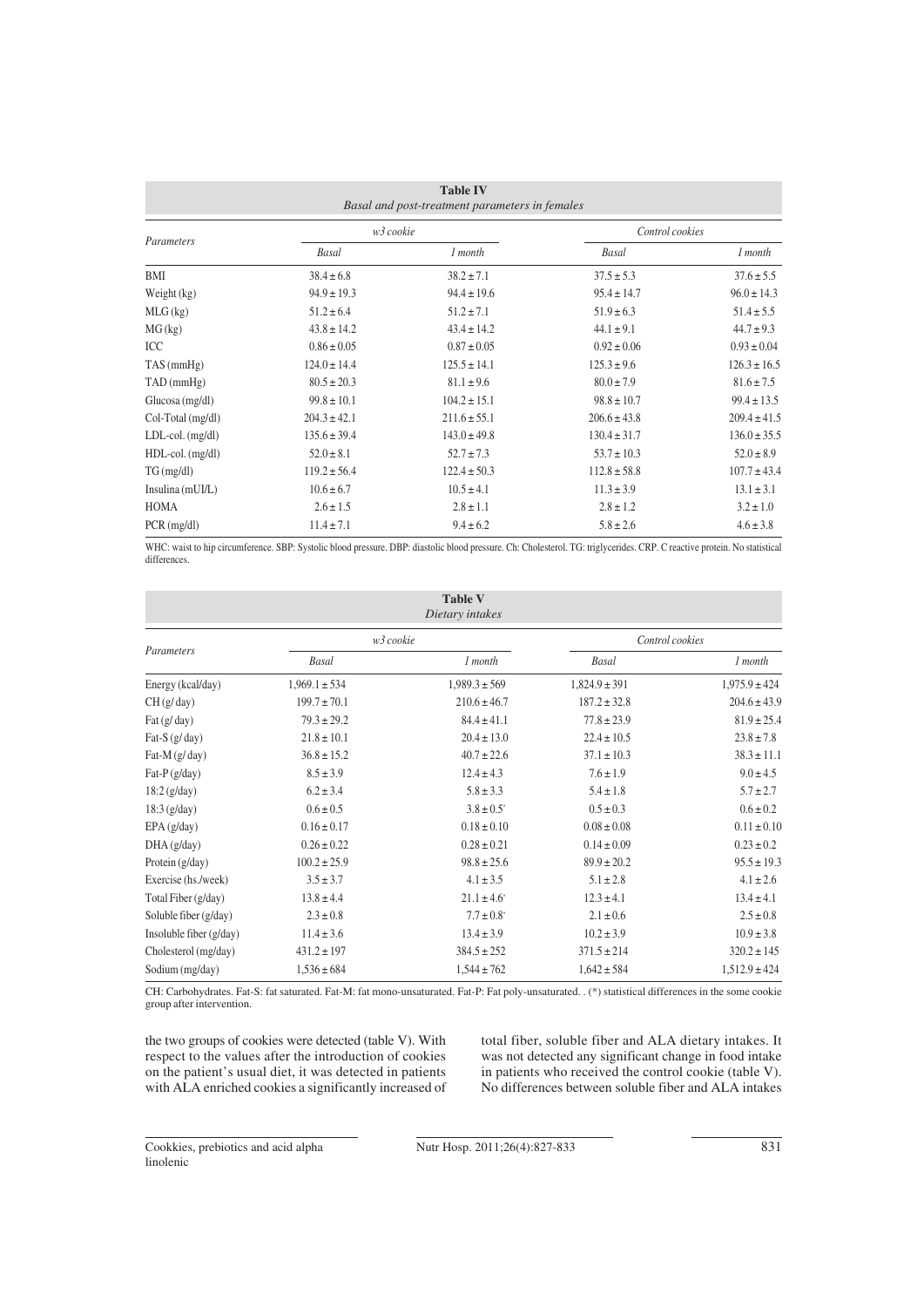were detected between males and females (data not shown).

The number of cookies given per patient per month was 60 cookies. The number of consumed cookies after a month of intervention was  $53.87 \pm 3.4$  (89.7%) in patients in the control cookie and  $53,73 \pm 4,8$  in patients in the cookie enriched (89,6%), without statistical differences. We could summarize the improvement in biochemical parameters in terms of one gram of soluble fiber intake increased with enriched cookie according to the following direct relationships; a decrease of total cholesterol  $6,22 \pm 3,28$  mg/dl, LDL cholesterol  $5,70 \pm 3,20$  mg/dl and C reactive protein  $2,45 \pm 0.93$  mg/dl. In terms of one gram of ALA intake increased with enriched cookie, we detected a decrease of total cholesterol  $9.1 \pm 8.3$  mg/dl, LDL cholesterol  $8,44 \pm 7,27$  mg/dl and C reactive protein  $0.69 \pm 0.73$ mg/dl.

With respect to monitoring the effects on the digestive tract, one patient in the group of control cookies (6,7%) referred episodes of diarrhea during the month of treatment. Two patients (13,4%) in the control group and 1 patients in the enriched cookie group (6,7%) referred have constipation during the month of intervention. However, comparing the average weekly number of stools the month preceding the study and the month during the study, no statistically significant differences were observed; enriched cookie  $(8.6 \pm 4.4)$ stools/week *vs* 9,6 ± 5,3 stools/week) and control cookie (8,1 ± 3,9 stools/week *vs* 8,5 ± 2,4 stools/week).

## **Discussion**

Our work has shown how the inclusion in the diet of a prebiotic and ALA enriched cookie, providing about 2 grams per day of inulin, 3,1 grams per day of FOS and 3,2 grams per day of alpha linolenic (ALA), produced a significant decrease on levels of total cholesterol, LDL-cholesterol and C reactive protein in obese males.

If we analyze the literature we found a number of problems in analyzing our results and the studies previously performed. For example, we could mention, the heterogeneity of the populations (obese, diabetic, hyperlipidemic, healthy subjects, gender of the sample), secondly the daily amount of fiber administered and the type of prebiotic, which can vary from pure inulin to fructooligosaccharides (FOS), thirdly the variability in the time of intervention performed and fourthly the addition of other healthy nutrients such as ALA. For example, one of the earliest studies was conducted with 12 healthy men, found no effect on the lipid profile by adding to the daily diet of 20 g FOS.<sup>12</sup> Similarly, in a study with 12 healthy volunteers also in various stages of intervention with inulin, FOS and galacto-oligosaccharides (GOS), there were no effects on total cholesterol, LDL cholesterol, apolipoprotein A-1 and B, triglycerides, HDL cholesterol.<sup>13</sup> However, the results were significant when inulin was used in the interventions. Thus, in the study of Letexier et al.,<sup>14</sup> administration of 10 g inulin per day versus placebo, showed a significant decrease of triglyceride levels in healthy volunteers. In a randomized clinical trial controlled with placebo,<sup>15</sup> after administration of  $7 \text{ g}$  inulin per day for 4 weeks produced a significant decrease in triglycerides, total cholesterol and LDL cholesterol. In other randomized clinical trial,<sup>16</sup> the increase of fiber intake (3 g of inulin) from an enriched cookie reduced LDL cholesterol levels in obese patients. So, we could summarize this group of studies, noting that in the literature beneficial effects on triglycerides and cholesterol LDL by administering inulin have been detected. Most of this effect may be due to increased loss of bile salts in the feces, which can range between 20 and 80%, producing secondarily a decrease in total body cholesterol.17 Another factor involved is the decrease in glycemic response and insulin secretion after administration of this type of soluble fiber.18 Inulin levels are associated with activation of the enzyme hydroxymethyl-glutaryl-coenzyme A reductase, the rate limiting step in cholesterol synthesis. Finally, the bacterial fermentation of this fiber increases the production of short chain fatty acids (SCFA). One of these fatty acids, propionate, can acutely inhibit the cholesterolinduced increase in acetate.<sup>18</sup>

ALA could play a role in the cardiovascular benefits of our clinical trial, too. ALA is a plant w-3 fatty acid, precursor of docosahexaenoic acid and eicosapentaenoic acid, the two main w3 polyunsaturated fatty acids found in fish. In some studies,19-20 the following markers of inflammation improved; tumor necrosis factor alpha, interleukin 6, C reactive protein, cell adhesion molecule 1 and vascular cell adhesion molecule. In other interventional study with Salba (*Salvia hispanica L.),* a novel whole grain that is rich in fiber and ALA, decreased systolic blood pressure and CRP.21 In two randomized controlled trial<sup>22-23</sup> conducted in hypercholesteronemica subjects, consumption of ALA diets significantly decreased serum levels CRP. In a systematic review, Wendland et al.<sup>24</sup> have shown that ALA supplementation may cause decreases in inflammatory markers (fibrinogen concentrations) and in fasting plasma glucose. The average reduction of fibrinogen levels were 0,17 umol/l attributable to ALA, this small reduction lead to a reduction of 6% in coronary heart disease. This is a smaller reduction than that observed in the Lyon diet heart study, $25$  in which patients were randomly assigned to a Mediterranean diet and margarine high in ALA (4,8%). ALA is a metabolic precursor of DHA and EPA and any inflammatory improvement may be mediated through conversion to this fatty acids. However, the metabolic overall conversion rate is low and varies between the sexes,<sup>26</sup> this fact could explain the different sex metabolic response observed in our study. Moreover, ALA can improve LDL cholesterol, too. For example, in a study of dietary advice with at least 3-4 servings per